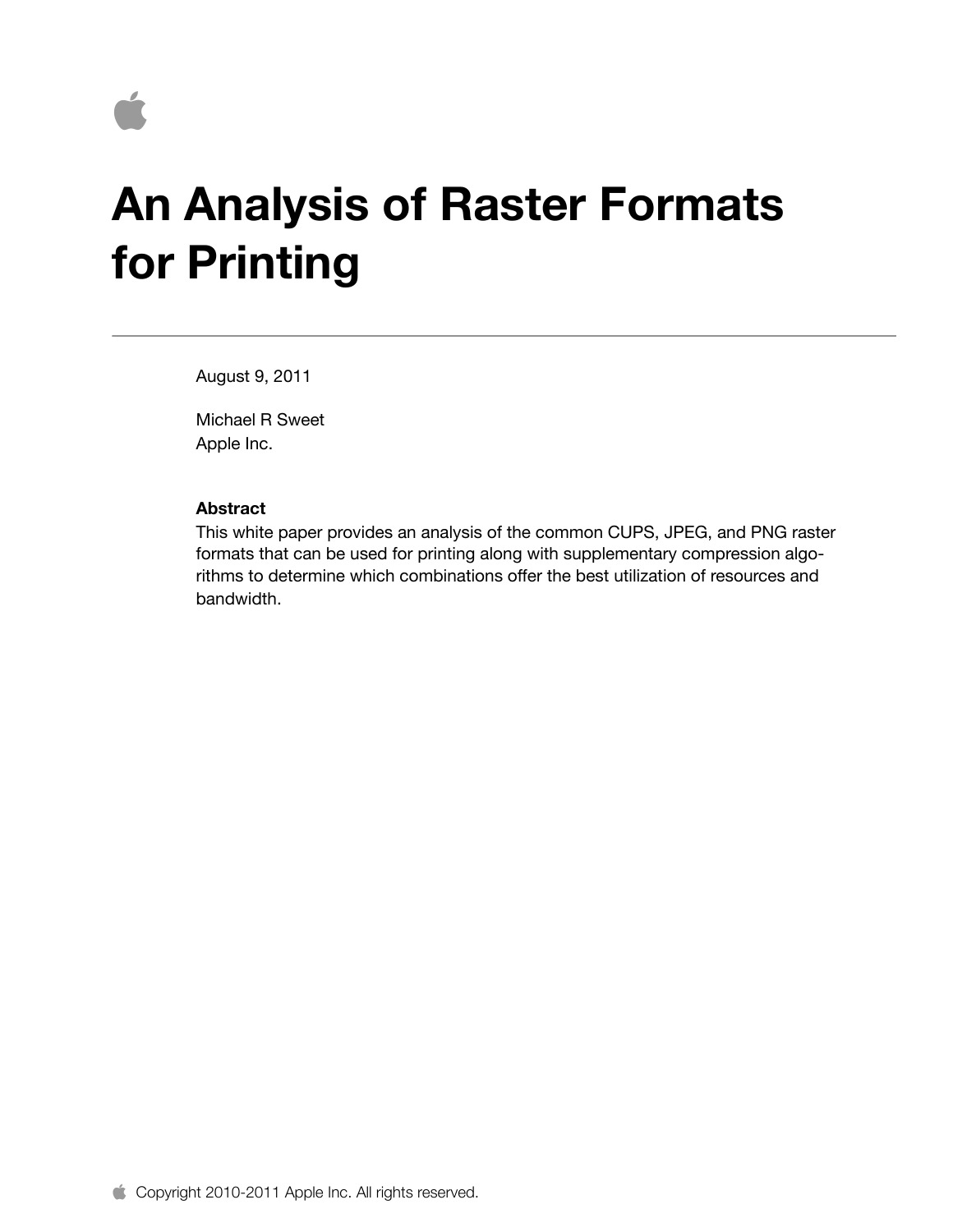## **Introduction**

Printers have traditionally relied upon multiple vendor- or device-specific markup languages to produce output. As printers have become more capable and more kinds of clients want to produce output on printers, it is important to identify the useful generic document formats that are feasible to support in both printers and clients.

This white paper explores several existing image formats along with supplemental compression algorithms that can be applied to those formats. Space and time performance has been measured with a series of test documents with benchmarks performed on an Apple MacBook Air with a 2.13 GHz Intel Core 2 Duo processor and 4GB of RAM.

### **Testing**

The test documents for used for this analysis consist of sample email messages, maps, web pages, brochures, and a JPEG digital camera image. Raster data was produced using CUPS filters included with Mac OS X (cgimagetopdf, cgpdftoraster, rastertopwg) as well as several custom filters for the standard image file formats (rastertojpeg, rastertopng). Supplemental compression and timing were performed using standard command-line tools (awk, compress, gzip, time).

The results are a simple average of three test runs with raster data at 300 pixels per inch (PPI). There was very little variation between runs. CUPS Raster was tested both for version 2 (RLE + PackBits) and version 3 (uncompressed). JPEG output used the default quality provided by the IJG (libjpeg 8c) implementation. PNG output used the default compression settings provided by the libpng (1.5.4) implementation. Supplemental compression (bzip2, compress, gzip, and xz) used the default settings offered by each program.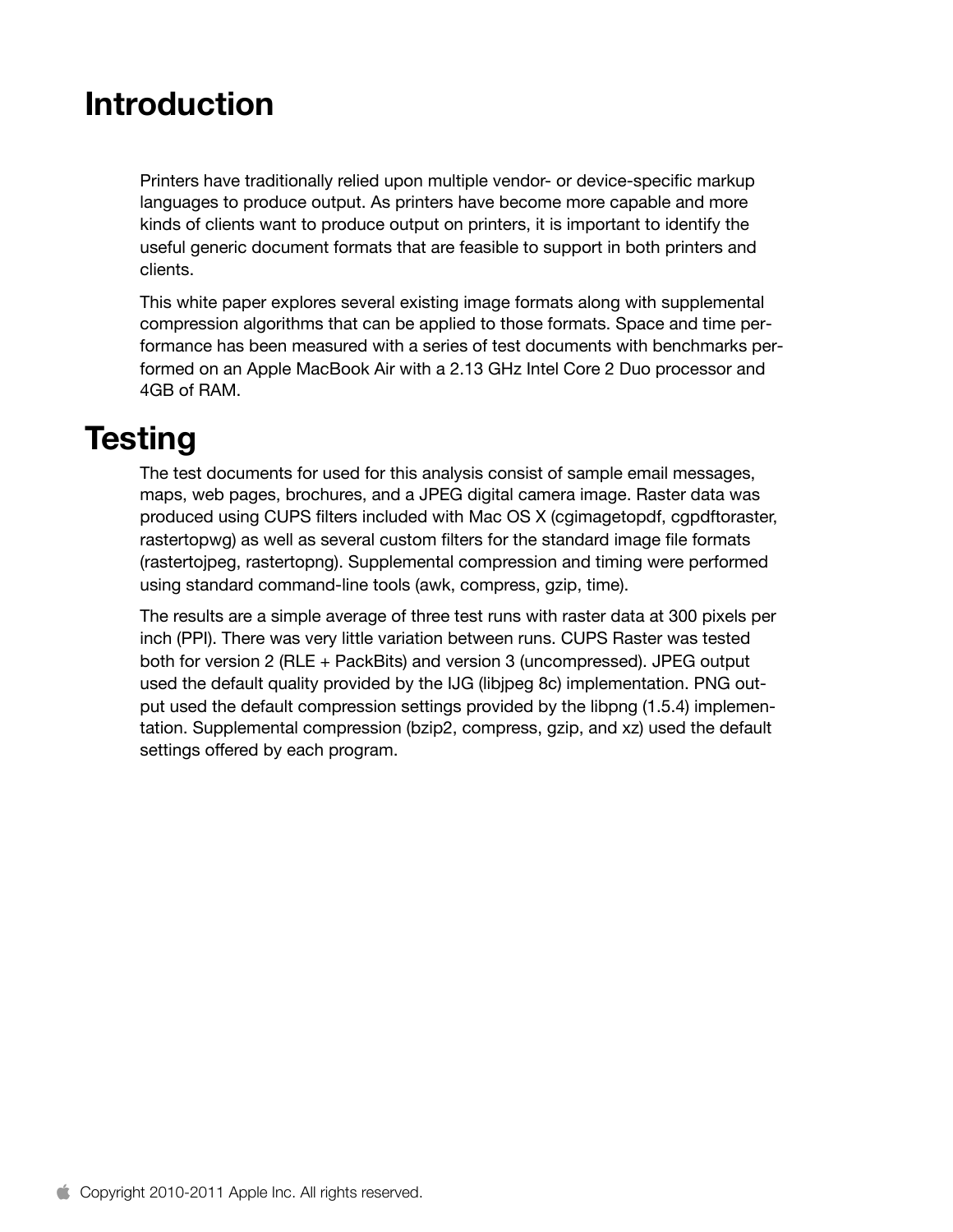# **Summary of Results**

Table 1 lists the various compression algorithms used for the common file formats with the RAM and CPU requirements and average compression ratio for color printing. Server CPU usage is low in all cases, and in general combining CUPS Raster V2 with a supplemental compression algorithm produced similar compression ratios with lower Client CPU usage.

| Format (supplemental algorithm) | <b>Max Client RAM</b>                 | <b>Max Server RAM</b>          | <b>Client</b><br><b>CPU</b> | Average<br>Ratio |
|---------------------------------|---------------------------------------|--------------------------------|-----------------------------|------------------|
| CUPS Raster V3 (uncompressed)   | $1 * line$                            | $1 * line$                     | low                         | 1:1              |
| CUPS Raster V3 (BZIP2)          | 7600kiB                               | 3700kiB                        | high                        | 14.9:1           |
| CUPS Raster V3 (LZ77/gzip)      | 64kiB                                 | 64kiB                          | medium                      | 10.7:1           |
| CUPS Raster V3 (LZMA/xz)        | 1000000kiB                            | 1000000kiB                     | high                        | 15.7:1           |
| CUPS Raster V3 (LZW/compress)   | 512kiB                                | 512kiB                         | low                         | 9.1:1            |
| <b>CUPS Raster V2</b>           | 3 * line                              | $2 * line$                     | low                         | 5.5:1            |
| CUPS Raster V2 (BZIP2)          | 7600kiB +<br>3 <sup>*</sup> line      | 3700kiB +<br>$2 * line$        | medium                      | 13.7:1           |
| CUPS Raster V2 (LZ77/gzip)      | $64$ ki $B +$<br>3 <sup>*</sup> line  | $64$ ki $B +$<br>$2 * line$    | low                         | 10.4:1           |
| CUPS Raster V2 (LZMA/xz)        | 1000000kiB +<br>3 <sup>*</sup> line   | 1000000 $k$ iB +<br>$2 * line$ | high                        | 14.2:1           |
| CUPS Raster V2 (LZW/compress)   | $512$ ki $B +$<br>3 <sup>*</sup> line | $512$ ki $B +$<br>$2 * line$   | low                         | 8.5:1            |
| <b>JPEG</b>                     | 16 $*$ line                           | 128 $*$ line                   | medium                      | 18:1             |
| <b>PNG</b>                      | 64kiB + image                         | 64kiB + image                  | high                        | 29.2:1           |

*Table 1: Summary of resource requirements and performance of different compression algorithms*

### **CUPS Raster V3 (uncompressed)**

CUPS Raster version 3 is an uncompressed raster format and has low CPU and memory usage. The lack of compression makes it unsuitable for use over an external interface.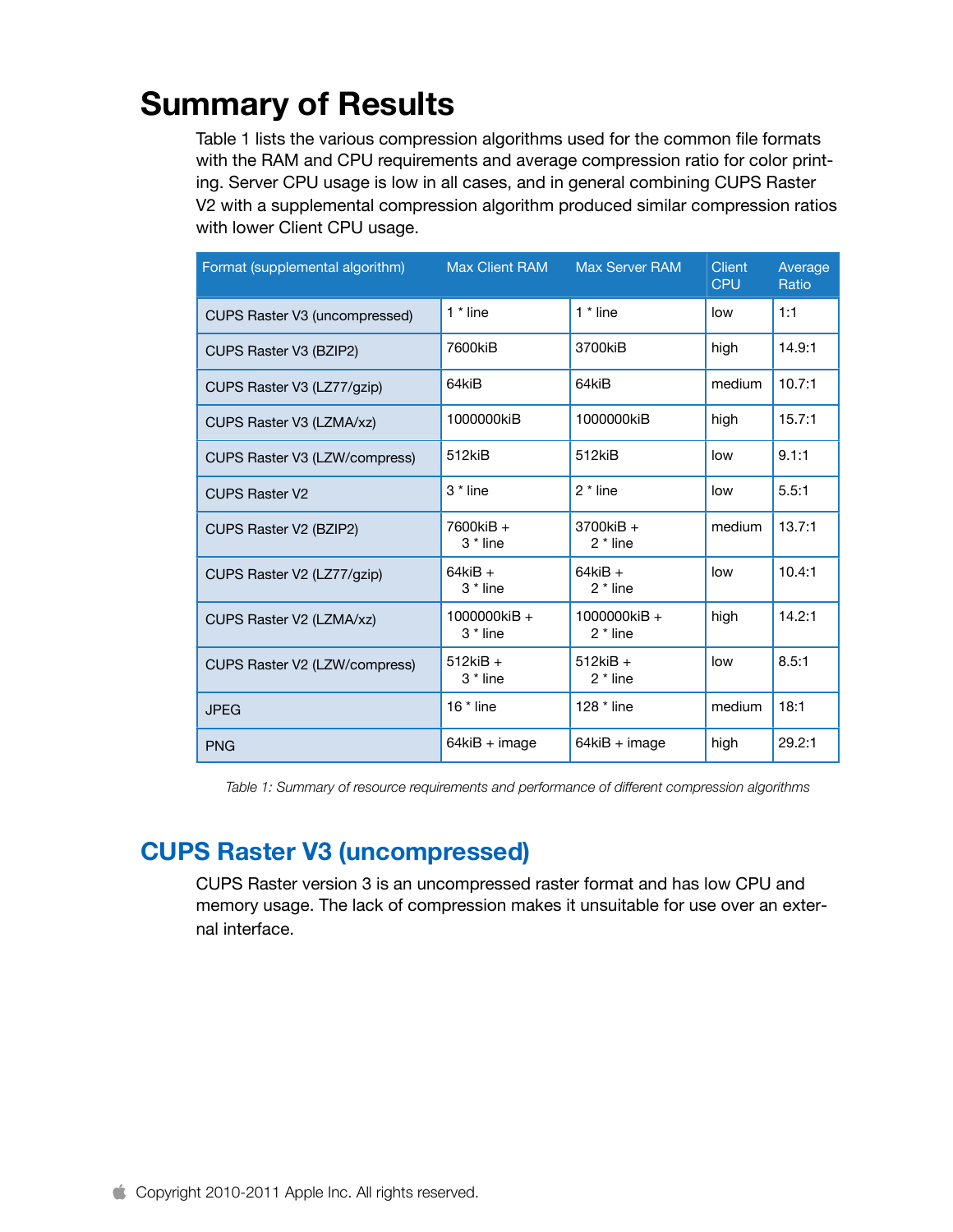### **CUPS Raster V3 (BZIP2)**

BZIP2 is a large dictionary compression algorithm loosely based on LZ77. For 24-bit RGB data at 300 PPI, performance on the sample documents ranged from 1.6:1 to 374.2:1 with an average performance of 11:1.

CPU usage is typically high on the client and low on the server. Memory usage can be an issue when using larger dictionary sizes.

#### **CUPS Raster V3 (LZ77/gzip)**

LZ77 is a medium dictionary compression algorithm with performance ranging from 1.4:1 to 128.6:1 and an average performance of 7.7:1.

CPU usage is typically medium on the client and low on the server. Memory usage is modest at 64kiB.

#### **CUPS Raster V3 (LZMA/xz)**

LZMA is an extremely large dictionary algorithm with performance from 1.6:1 to 249.2:1 and an average performance of 11.1:1.

CPU usage is typically high on the client and low on the server. Memory usage can be prohibitive.

#### **CUPS Raster V3 (LZW/compress)**

LZW is a dynamic string algorithm with performance ranging from 1.2:1 to 145.2:1 and an average performance of 6.4:1.

CPU usage is typically low on both the client and server. Memory usage is modest.

#### **CUPS Raster V2**

CUPS Raster version 2 uses a basic run-length encoding algorithm that encodes sequences of repeating and non-repeating pixels. In CUPS Raster files, the encoding is done for whole pixel values instead of the traditional byte-oriented implementation and can represent up to 128 repeated or non-repeated pixels. In addition, a repeat count is used for each line as a whole so that (typically) blank lines and vertical elements can be represented efficiently.

For 24-bit RGB data, the worst-case performance of the CUPS Raster V2 implementation is 1:1.002 (that is, an increase in size of 0.2%) while the best-case performance is 96:1. Average performance for the sample documents was 4.5:1 at 300 PPI.

CPU usage on both the client and server is very low and can easily be accelerated in hardware. Memory usage is also very low.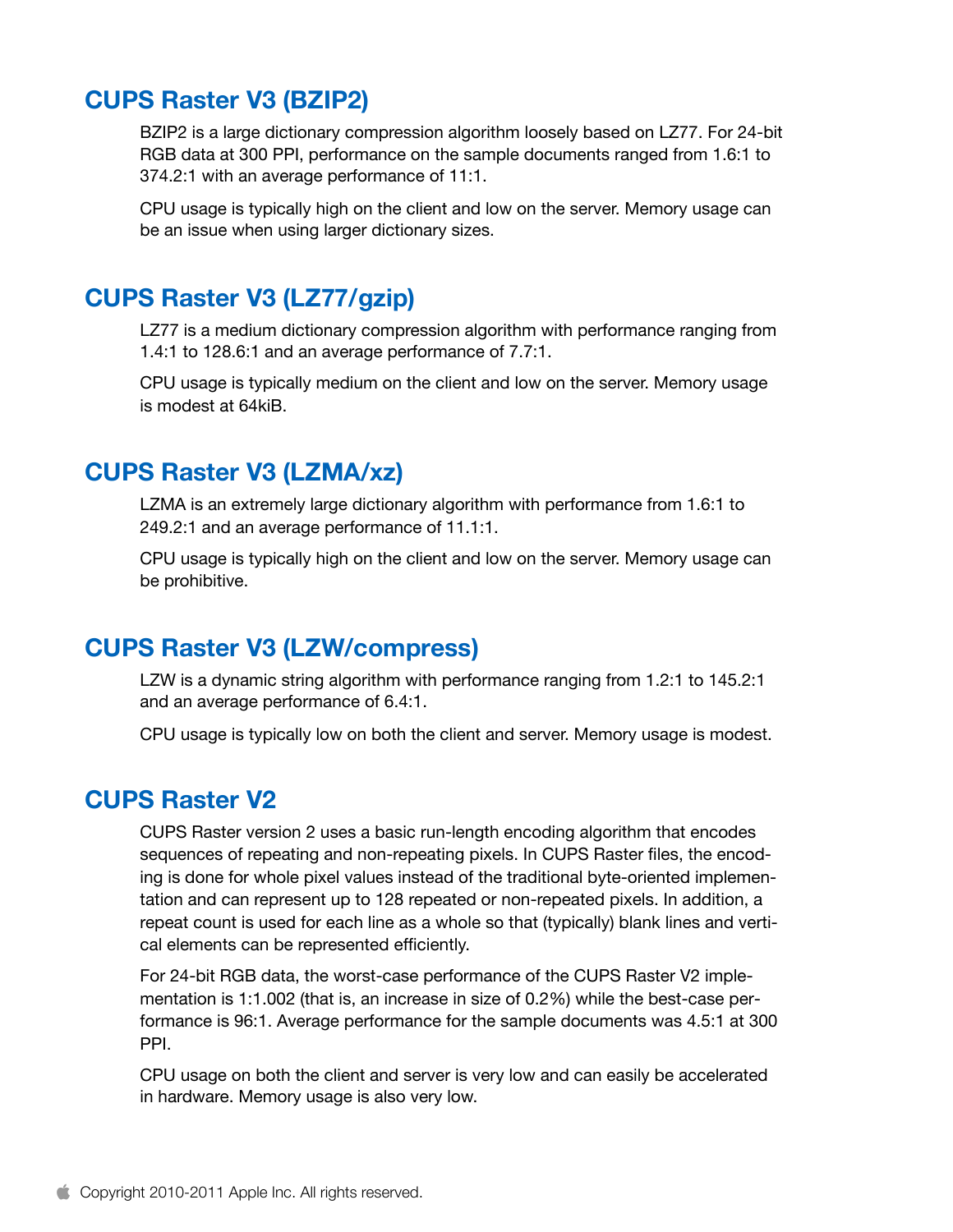### **CUPS Raster V2 (BZIP2)**

Combining the CUPS Raster V2 compression with BZIP2 yielded performance equivalent to CUPS Raster V3 with BZIP2 in 1/3 the time. However CPU and memory usage remain as issues.

### **CUPS Raster V2 (LZ77/gzip)**

Combining the CUPS Raster V2 compression with LZ77 yielded performance ranging from 1.3:1 to 237.4:1 with an average performance of 7.5:1. CPU usage was reduced sufficiently to rate as low for the combination but still double that of CUPS Raster V2 alone.

### **CUPS Raster V2 (LZMA/xz)**

Combining the CUPS Raster V2 compression with LZMA yielded performance ranging from 1.6:1 to 401.6:1 with an average performance of 10.3:1. CPU usage was reduced by half but still remained high.

### **CUPS Raster V2 (LZW/compress)**

Combining the CUPS Raster V2 compression with LZW yielded performance and CPU usage equivalent to CUPS Raster V3 with LZW.

#### **JPEG**

JPEG is a discrete cosine transform algorithm with Huffman encoding. Unlike all of the other algorithms discussed in this document, JPEG is lossy and shows visible artifacts at all compression levels for high-frequency data such as text. For 24-bit RGB data at 300 PPI, performance on the sample documents ranged from 21.4:1 to 54.2:1 with an average performance of 38.9:1.

CPU usage is typically medium on the client and low on the server and can easily be accelerated in hardware. Memory usage is low to moderate as long as the JPEG progressive scan modes are not used.

#### **PNG**

PNG is a LZ77-based algorithm that performs filtering and/or reordering of the image data prior to compression. For 24-bit RGB data at 300 PPI, performance on the sample documents ranged from 2.3:1 to 190.6:1 with an average performance of 12.9:1.

CPU usage is typically high on the client and medium on the server. Memory requirements can be an issue for large images.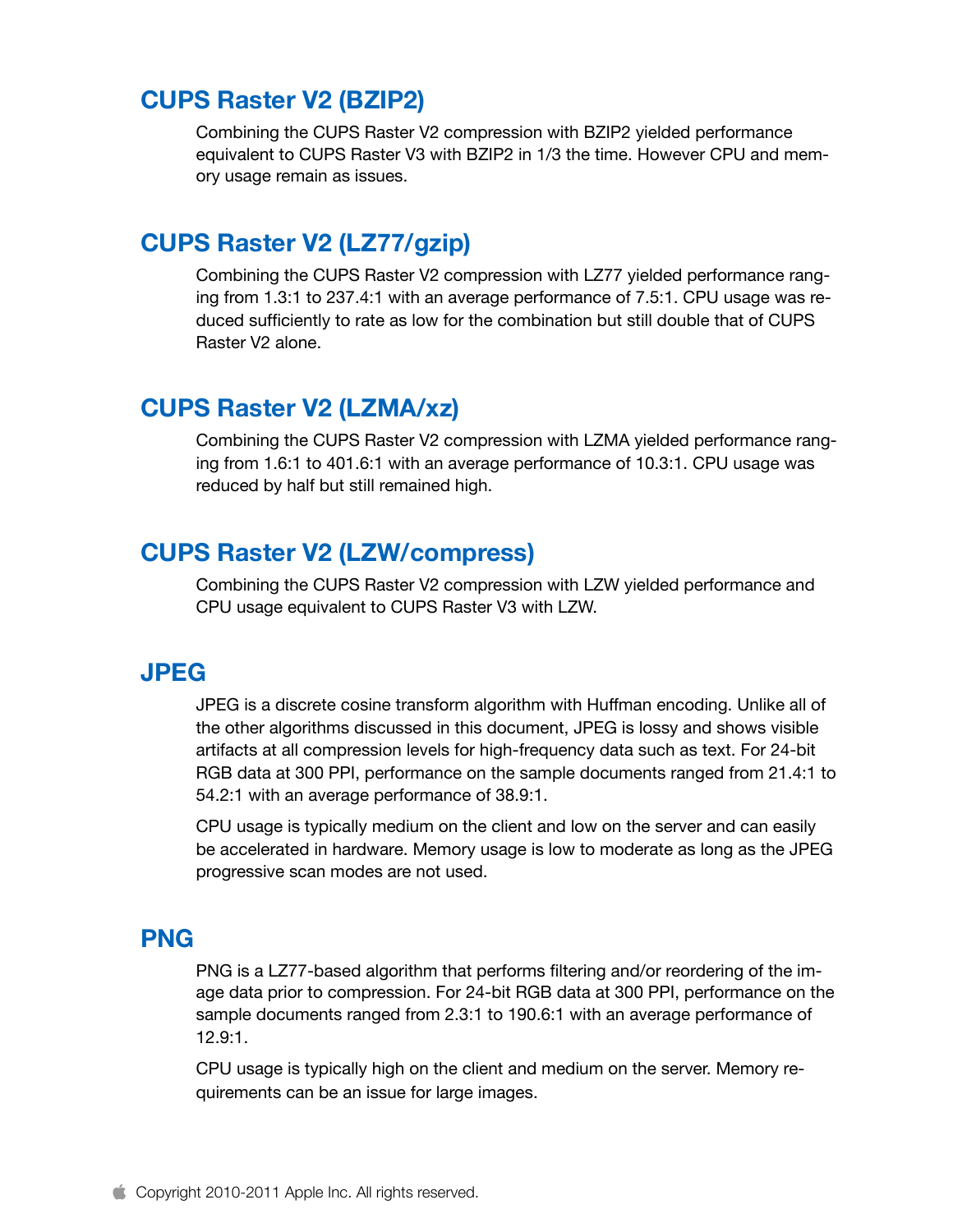### **Details**

The following charts show the compression performance for all of the text documents as well as the base-case and worst-case results seen for each of the formats along with the sustainable pages per minute for Wi-Fi and DSL networks. The general trend was for the line art and plain text email documents to compress the most and the JPEG image to compress the least, with mixed documents close to the average performance.



**Time to Compress in Seconds (Smaller is Better)**



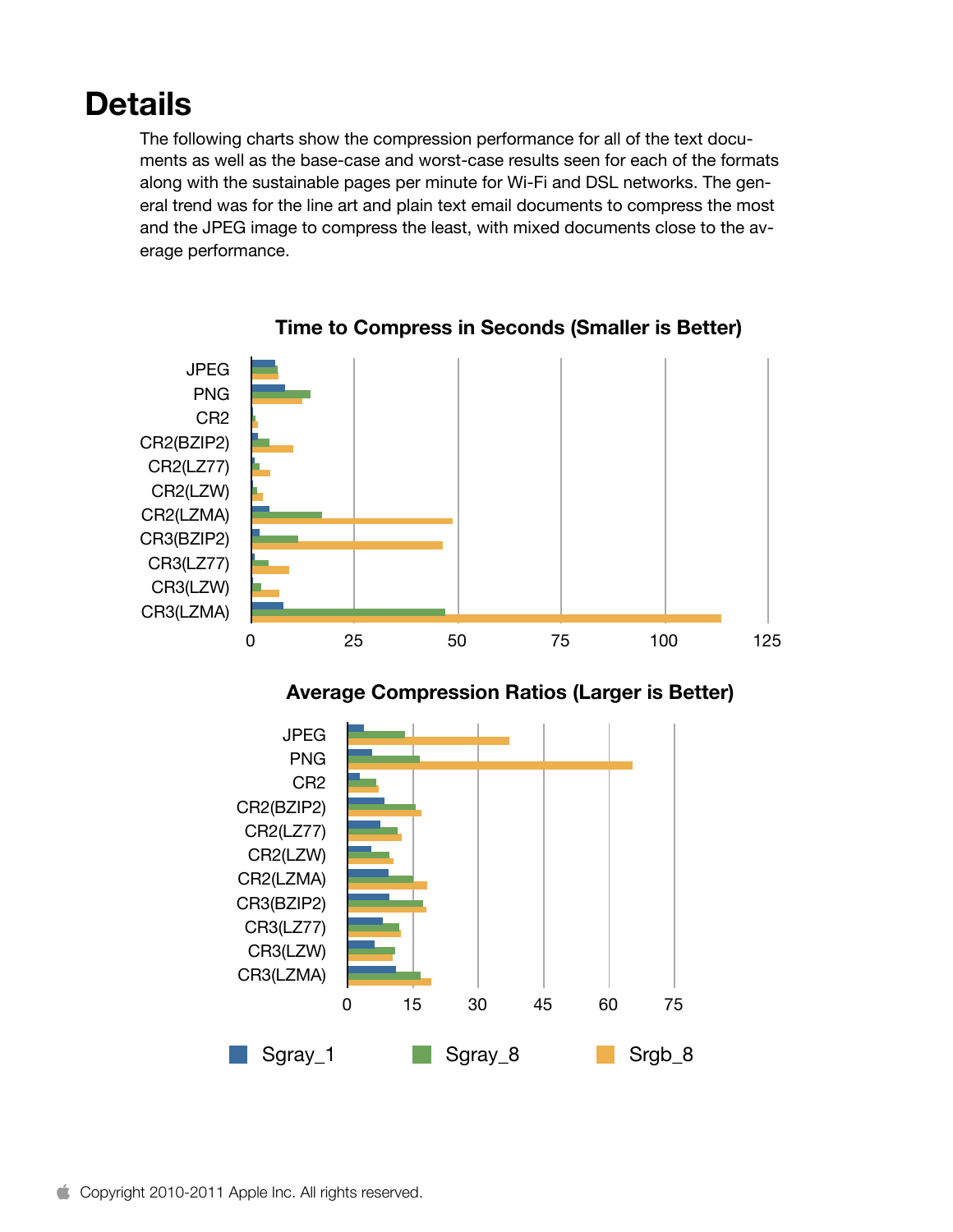

#### **Best Compression Ratios (Larger is Better)**



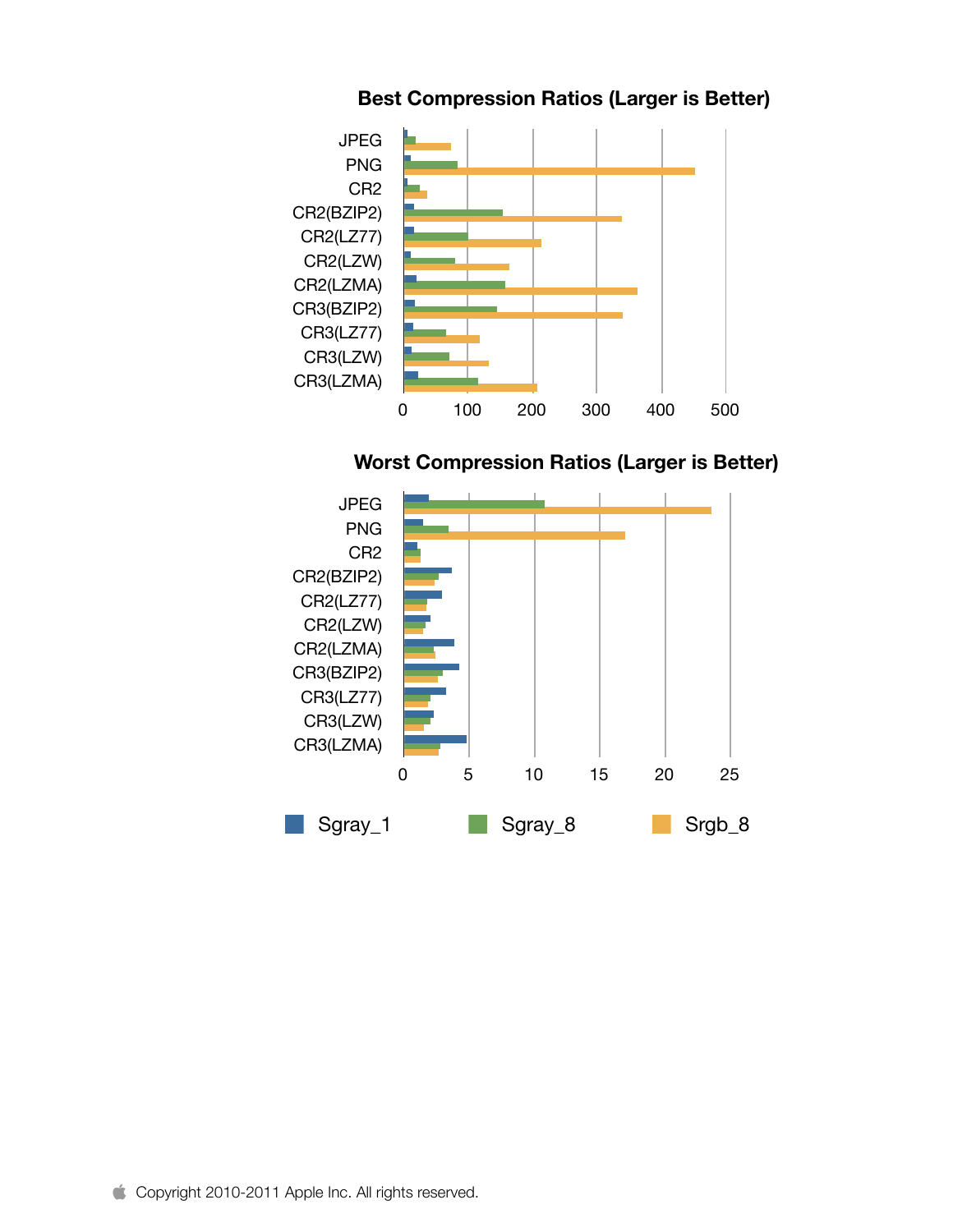

#### **Average Pages Per Minute over Wi-Fi (Larger is Better)**